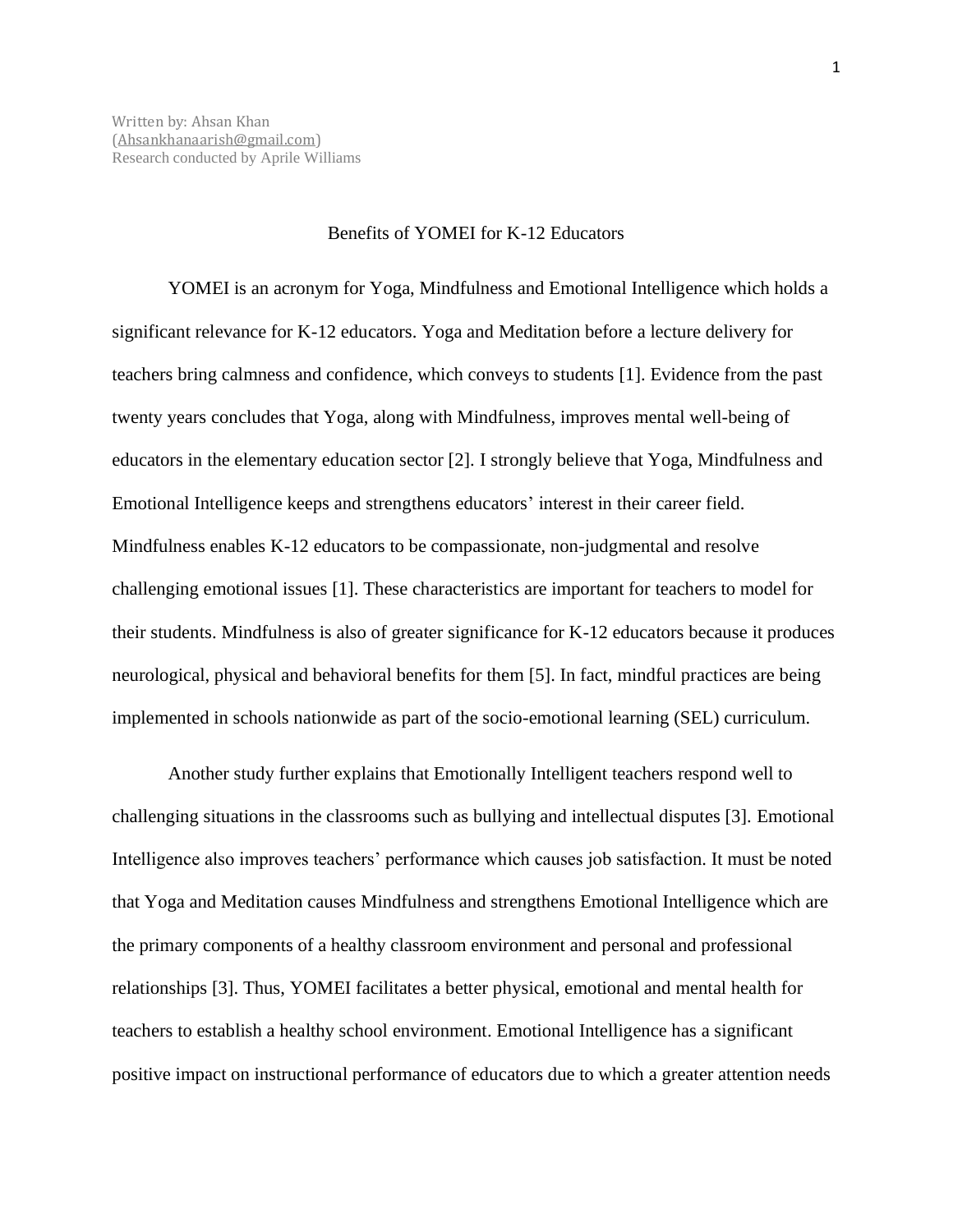to be directed towards the integration of YOMEI in educational institutions [3]. It is further stated that the emotional health of teachers in elementary education has a positive effect on the academic and social performance of students [3].

Emotional Intelligence (EI) training programs are believed to have a positive effect on the strengthening of Emotional Intelligence among educators [4]. It can be potentially develop and strength at any age through training programs [4]. This substantiates the fact that training in Emotional Intelligence is the key to better functioning of educational institutions. The profession of teaching has both social and emotional dimensions to it which are improved and strengthened through YOMEI to ensure better organizational performance and institutional development [4].

I strongly believe that YOMEI can potentially enrich the learning culture through enhancing class environment by controlling emotional reactivity and improving self-awareness. Mindful schools should be established through Mindful training programs in order to enhance concentration, self-reflection and empathy among educators [5].

## References

[1] K. Alexakos et al., "Mindfulness and discussing "thorny" issues in the classroom", *Cultural Studies of Science Education*, vol. 11, no. 3, pp. 741-769, 2016. Available: 10.1007/s11422-015- 9718-0

[2] A. Bazzano, C. Anderson, C. Hylton and J. Gustat, "Effect of mindfulness and yoga on quality of life for elementary school students and teachers: results of a randomized controlled school-based study", Psychology Research and Behavior Management, vol. 11, pp. 81-89, 2018. Available: 10.2147/prbm.s157503